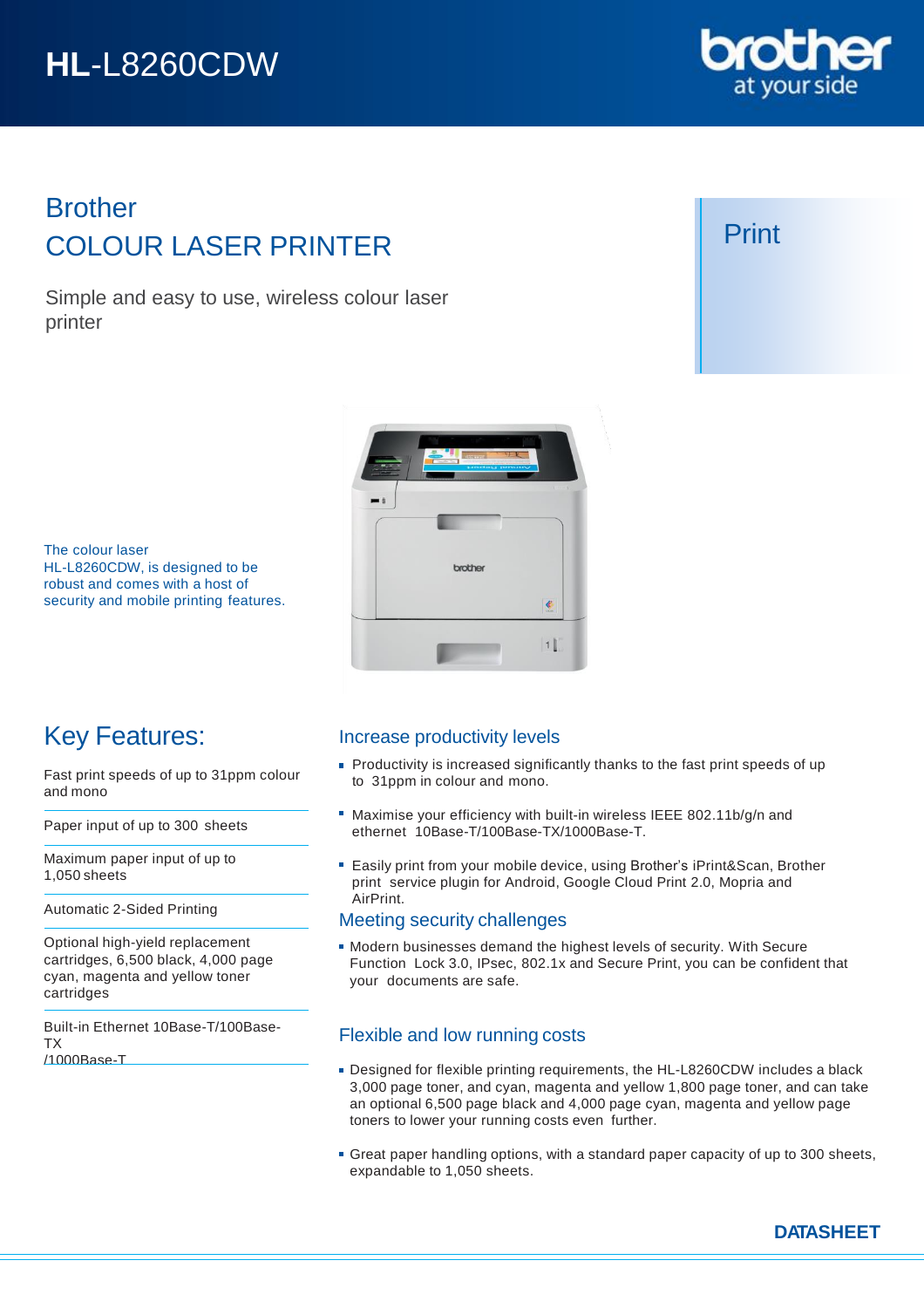#### **General**

| Technology                                           | Electrophotographic Laser Printer                                                                                                                                                                                                          |
|------------------------------------------------------|--------------------------------------------------------------------------------------------------------------------------------------------------------------------------------------------------------------------------------------------|
| <b>Laser Classification</b>                          | Class 1 Laser Product (IEC60825-1:2007)                                                                                                                                                                                                    |
| Processor                                            | 800MHz - Sub:133MHz                                                                                                                                                                                                                        |
| <b>Print Speed Standard (A4)</b>                     | Up to 31ppm (pages per minute) colour &<br>mono                                                                                                                                                                                            |
| Print Speed 2-Sided (A4)                             | Up to 14 sides per minute (7 sheets per<br>minute) colour & mono                                                                                                                                                                           |
| <b>Resolution</b>                                    | 2,400dpi (2,400 x 600dpi), 600 x 600dpi                                                                                                                                                                                                    |
| Quiet Mode                                           | A mode to reduce the printing noise by<br>reducing the print speed to 15ppm                                                                                                                                                                |
| Memory                                               | 256MB                                                                                                                                                                                                                                      |
| <b>Local Interface</b>                               | Hi-Speed USB 2.0 & USB Host                                                                                                                                                                                                                |
| <b>Wired Network Interface</b>                       | Ethernet 10Base-T/100Base-TX/1000Base-T                                                                                                                                                                                                    |
| <b>Wireless Network Interface</b>                    | IEEE 802.11b/g/n                                                                                                                                                                                                                           |
| Display                                              | 2 line, 16 character backlit display                                                                                                                                                                                                       |
| <b>FPOT (First Print Out Time)</b>                   | Less than 15 seconds colour & mono from<br>ready mode                                                                                                                                                                                      |
| Warm-Up Time                                         | Less than 29 seconds from sleep mode                                                                                                                                                                                                       |
| <b>Print Languages</b>                               | PCL6, BR-Script3 (PostScript <sup>®</sup> 3™ Language<br>Emulation), PDF 1.7, XPS                                                                                                                                                          |
| <b>Embedded Fonts (PCL)</b>                          | 66 scalable fonts, 12 bitmap fonts, 16<br>barcodes                                                                                                                                                                                         |
| <b>Embedded Fonts (Postscript)</b>                   | 66 scalable fonts                                                                                                                                                                                                                          |
| <b>Embedded Barcodes (PCL)</b>                       | Code39, Interleaved 2 of 5, FIM (US-PostNet),<br>Post Net (US-PostNet), EAN-8, EAN-13,<br>UPC-A, UPC-E, Codabar, ISBN (EAN),<br>ISBN (UPC-E), Code128 (set A, set B, set<br>C), EAN128 (set A, set B, set C), Code93,<br>GS1Databar, MSI   |
| <b>Printer Driver</b>                                |                                                                                                                                                                                                                                            |
| <b>Windows®</b>                                      | Windows $10^{\circ}$ (32 & 64 bit editions)<br>Windows 8 <sup>®</sup> (32 & 64 bit editions)<br>Windows $7^{\circ}$ (32 & 64 bit editions)<br>Windows® Server 2016, 2012, 2012R2<br>&2008R2<br>Windows® Server 2008 (32 & 64 bit editions) |
| Macintosh <sup>5</sup>                               | Mac OS 10.10.5, 10.11.x, 10.12.x                                                                                                                                                                                                           |
| Linux <sup>5</sup>                                   | CUPS, LPD/LPRng (x86/x64 environment)                                                                                                                                                                                                      |
| <b>PostScript Universal</b><br><b>Printer Driver</b> | Driver for Windows <sup>®</sup> that enables you to print<br>to any network or locally connected Brother<br>laser printer that supports PostScript                                                                                         |
| <b>PCL Driver</b>                                    | Generic PCL XL driver                                                                                                                                                                                                                      |
| <b>USB Host</b>                                      |                                                                                                                                                                                                                                            |
| <b>Direct Print</b>                                  | Print directly from a USB flash memory drive.<br>The supported file formats include: PDF<br>version1.7, JPEG, Exif+JPEG, PRN (created<br>by own printer driver), TIFF (scanned by<br>Brother model), XPS version 1.0                       |

#### Printer Functions

| N-up Printing <sup>3</sup>           | Reduce up to 2, 4, 9, 16 or 25 A4 pages into<br>just one A4 page<br>(Mac, up to 2, 4, 6, 9, or 16)                                                                                                                                               |  |
|--------------------------------------|--------------------------------------------------------------------------------------------------------------------------------------------------------------------------------------------------------------------------------------------------|--|
| Poster Printing <sup>4</sup>         | Enlarge 1 A4 page into a poster using 4, 9,<br>16 or 25 A4 pages                                                                                                                                                                                 |  |
| <b>Watermark Printing4</b>           | Watermark your documents with predefined<br>text or with your own user-defined messages                                                                                                                                                          |  |
| <b>ID Printing4</b>                  | Add identification to your printed documents<br>(date & time, short custom message or<br>PC username)                                                                                                                                            |  |
| <b>Manual 2-Sided Print4</b>         | Manual 2-sided printing<br>(recommended for media not<br>supported by automatic 2-sided print)                                                                                                                                                   |  |
| <b>Automatic 2-Sided Print</b>       | Print on both sides of the paper<br>automatically                                                                                                                                                                                                |  |
| <b>Booklet Printing4</b>             | Print documents in A5 booklet format using<br>automatic or manual 2-sided print                                                                                                                                                                  |  |
| Skip Blank Page <sup>4</sup>         | Ignores any blank pages in your documents<br>by not printing them                                                                                                                                                                                |  |
| Print Profiles <sup>3</sup>          | Store your favourite driver settings as profiles<br>to easily recall them                                                                                                                                                                        |  |
| <b>Standard Paper Handling</b>       |                                                                                                                                                                                                                                                  |  |
| Paper Input <sup>2</sup>             | Lower Tray - 250 sheets<br>Multi Purpose Tray - 50 sheets                                                                                                                                                                                        |  |
| Paper Output <sup>2</sup>            | Face Down - 150 sheets<br>Face Up (Straight Paper Path) - 1 sheet                                                                                                                                                                                |  |
| <b>Optional Paper Handling</b>       |                                                                                                                                                                                                                                                  |  |
| Paper Input <sup>2</sup>             | 250 Sheets (LT-330CL)<br>Maximum of 3 optional trays                                                                                                                                                                                             |  |
| <b>Media Specification</b>           |                                                                                                                                                                                                                                                  |  |
| <b>Media Types &amp; Weights</b>     | <b>Standard Tray</b> - plain, recycled, coloured<br>and letterhead (between 60 - 105g/m <sup>2</sup> )<br>Multi Purpose Tray - plain, recycled, bond,<br>coloured, letterhead and glossy <sup>7</sup> paper<br>(between 60-163g/m <sup>2</sup> ) |  |
|                                      | 2-sided Print - plain, recycled, coloured,<br>letterhead and glossy <sup>7</sup> paper<br>(between 60 - 105g/m <sup>2</sup> )                                                                                                                    |  |
| <b>Envelope &amp; Label Printing</b> | Yes, from the Multi Purpose Tray: support for<br>10 envelopes up to 10mm total thickness                                                                                                                                                         |  |
| <b>Media Sizes</b>                   | Standard Tray - A4, Letter, A5,<br>A5(Long Edge), A6, Executive, Legal, Folio,<br>Mexico Legal<br>Multi Purpose Tray - Width: 76.2mm to<br>215.9mm x Length: 127mm to 355.6mm<br>2-sided Print - A4                                              |  |
| Mobile / Web Based Printing          |                                                                                                                                                                                                                                                  |  |
| iPrint&Scan<br>(Android)             | Print directly from a smart phone or tablet<br>running the Android Operating System                                                                                                                                                              |  |
| iPrint&Scan<br>(iPad / iPhone)       | Print directly from an iPad / iPhone                                                                                                                                                                                                             |  |
| iPrint&Scan<br>(Windows® Phone)      | Print directly from a smart phone running the<br>Windows <sup>®</sup> Phone Operating System                                                                                                                                                     |  |
| Print&Scan<br>(Windows® 8, 10 & RT)  | Print directly from a Windows®8, 10 or<br><b>Windows RT Tablet</b>                                                                                                                                                                               |  |
| Google Cloud Print 2.0               | Print most common file types from any<br>Google Cloud Print enabled application                                                                                                                                                                  |  |
| <b>Apple AirPrint</b>                | Print most common file types from any Apple<br>AirPrint enabled application                                                                                                                                                                      |  |

' Approx declared yield value in accordance with ISO/IEC 19798<br><sup>2</sup> Calculated with 80g/m<sup>2</sup>paper<br><sup>3</sup>Windows® & Mac only<br><sup>3</sup>Windows® only<br><sup>5</sup>Optional download<br>For maximum number of printed pages per month can be used to co